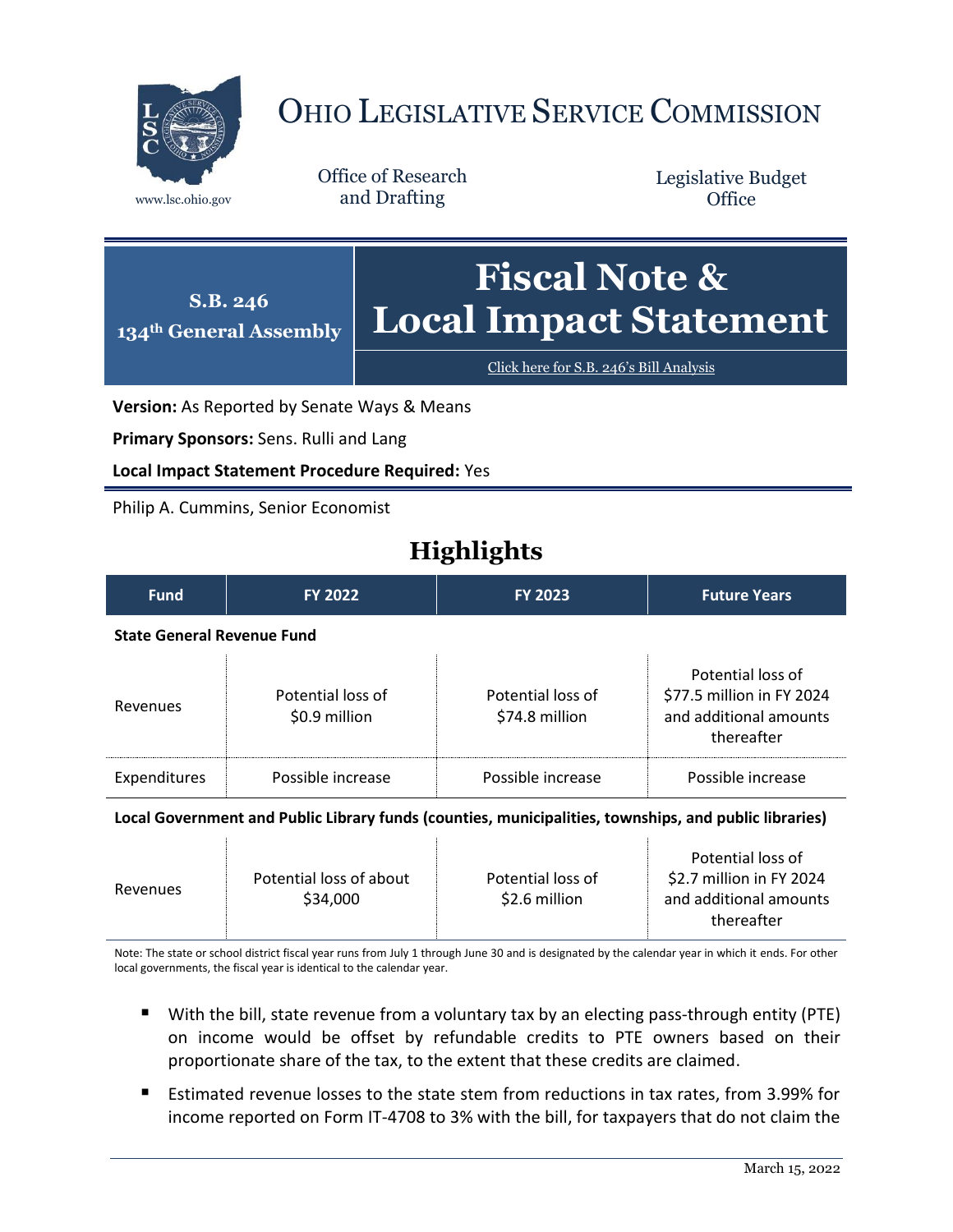refundable credits. In addition, a one-time loss results from expected changes in the timing of payments. Estimates shown in the table above are from the Department of Taxation (TAX).

- To the extent that GRF tax revenue is reduced, revenue sharing through the Local Government Fund (LGF, Fund 7069) and the Public Library Fund (PLF, Fund 7065) would also be lowered.
- TAX may incur added expenses to administer the new tax and associated credits.

## **Detailed Analysis**

Pass-through entities (PTEs) include S corporations, partnerships, and limited liability companies. PTEs generally share the characteristic of "passing through" tax liability to their owners, thereby taxing income only at the owner level and avoiding taxation at both the entity and owner levels. The bill levies a tax on income of a PTE apportioned to Ohio at a rate of 5% for taxable years beginning in 2022 and 3% for taxable years thereafter, but only if that entity elects to become subject to the tax. All tax revenue from the new tax would be credited to the GRF. An owner of an interest in the PTE would be authorized to claim a refundable credit against the owner's Ohio income tax liability equal to the owner's proportionate share of the tax paid by the PTE.

The bill is a response to a provision of the 2017 federal Tax Cuts and Jobs Act, which limited the amount of state or local income or general sales tax (SALT) that a federal income taxpayer could deduct to \$10,000 (for married taxpayers filing separately, \$5,000). Under an Internal Revenue Service determination, taxes paid by a PTE are not taken into account for federal income tax purposes in applying the SALT deduction limitation to an individual who is a partner or owner of the PTE.<sup>1</sup>

### **Taxpayer behavior**

PTEs subject to Ohio law are required to withhold tax on the proportionate share of income to nonresident owners. The nonresident investors are entitled to refundable credits based on the amounts of this withholding tax paid by the PTEs, which they can apply against Ohio income taxes due from them on this income. Alternatively, if withholding taxes paid on their behalf by the PTE equal or exceed the Ohio income taxes that they owe, the nonresident owners need not file Ohio returns. 2

Every year, withholding tax paid by PTEs exceeds refundable credits claimed. The amount of unclaimed credits is sizable. Various reasons may account for out-of-state taxpayers not claiming all credits to which they are entitled. The specific reasons that account for the large amounts not claimed are uncertain. One explanation is that in states with income taxes that allow an offset against taxes owed for taxes paid to other states, savings on Ohio income taxes may result in smaller offsets against those states' taxes. Calculations of these offsets are complex, as a general statement, but for affected taxpayers, filing to reduce their net taxes paid to Ohio may result in little or no net overall benefits taking account of taxes paid to all jurisdictions. Another

 $\overline{a}$ 

 $1$  Notice 2020-75.

 $<sup>2</sup>$  More precisely, if total allowed credits equal or exceed taxes otherwise due, no return is required.</sup>